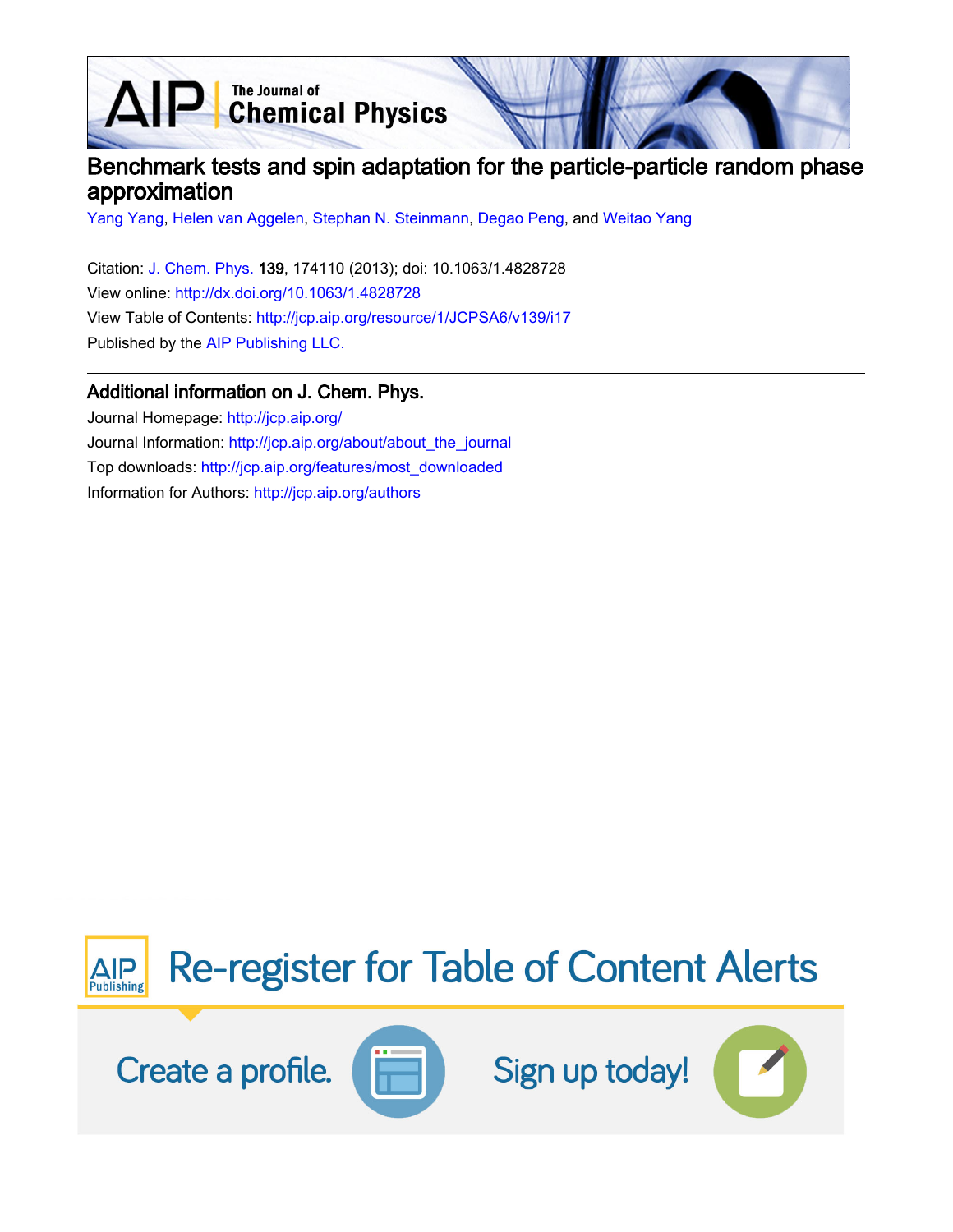

## **[Benchmark tests and spin adaptation for the particle-particle random](http://dx.doi.org/10.1063/1.4828728) [phase approximation](http://dx.doi.org/10.1063/1.4828728)**

Yang Yang,<sup>1</sup> Helen van Aggelen,<sup>1,2[,a\)](#page-1-0)</sup> Stephan N. Steinmann,<sup>1</sup> Degao Peng,<sup>1</sup> and Weitao Yang<sup>3[,b\)](#page-1-1)</sup>

<sup>1</sup>*Department of Chemistry, Duke University, Durham, North Carolina 27708, USA*

<sup>2</sup>*Department of Inorganic and Physical Chemistry, Ghent University, 9000 Ghent, Belgium*

<sup>3</sup>*Department of Chemistry and Department of Physics, Duke University, Durham, North Carolina 27708, USA*

(Received 1 September 2013; accepted 19 October 2013; published online 7 November 2013)

The particle-particle random phase approximation (pp-RPA) provides an approximation to the correlation energy in density functional theory via the adiabatic connection [H. van Aggelen, Y. Yang, and W. Yang, Phys. Rev. A **88**, 030501 (2013)]. It has virtually no delocalization error nor static correlation error for single-bond systems. However, with its formal  $O(N^6)$  scaling, the pp-RPA is computationally expensive. In this paper, we implement a spin-separated and spin-adapted pp-RPA algorithm, which reduces the computational cost by a substantial factor. We then perform benchmark tests on the G2/97 enthalpies of formation database, DBH24 reaction barrier database, and four test sets for non-bonded interactions (HB6/04, CT7/04, DI6/04, and WI9/04). For the G2/97 database, the pp-RPA gives a significantly smaller mean absolute error (8.3 kcal/mol) than the direct particle-hole RPA (ph-RPA) (22.7 kcal/mol). Furthermore, the error in the pp-RPA is nearly constant with the number of atoms in a molecule, while the error in the ph-RPA increases. For chemical reactions involving typical organic closed-shell molecules, pp- and ph-RPA both give accurate reaction energies. Similarly, both RPAs perform well for reaction barriers and nonbonded interactions. These results suggest that the pp-RPA gives reliable energies in chemical applications. The adiabatic connection formalism based on pairing matrix fluctuation is therefore expected to lead to widely applicable and accurate density functionals. *© 2013 AIP Publishing LLC*. [\[http://dx.doi.org/10.1063/1.4828728\]](http://dx.doi.org/10.1063/1.4828728)

## **I. INTRODUCTION**

The random phase approximation  $(RPA)^{1}$  has attracted increasing interests within the quantum chemistry community during the last decade in its formulation as a density functional approximation. $2-4$  $2-4$  The RPA has its roots in many-body theories such as Green's function theory<sup>5,[6](#page-10-4)</sup> or the coupled cluster theory.<sup>7,[8](#page-10-6)</sup> In density functional theory (DFT), the RPA represents a sophisticated functional, obtained when coupling the adiabatic connection<sup>9, [10](#page-10-8)</sup> with the fluctuation dissipation theorem.<sup>[11](#page-10-9)</sup> Therefore, the RPA forms a connection between DFT and many-body methods. It is attractive for its lower computational cost  $(O(N^4))$  with resolution of identity<sup>12, 13</sup>) compared to most correlated wave function methods, and because it overcomes some failures persistent in commonly used density functional approximations, i.e., the long-range dispersion interaction error $14, 15$  $14, 15$  $14, 15$  and the static correlation error. $16, 17$  $16, 17$  $16, 17$ 

Previously, the term "RPA" mainly referred to the wellknown particle-hole channel of the random phase approximation (ph-RPA), $^{2,4,18,19}$  $^{2,4,18,19}$  $^{2,4,18,19}$  $^{2,4,18,19}$  $^{2,4,18,19}$  in particular to the direct ph-RPA which has no exchange. In the rest of the paper, we will simply denote the direct ph-RPA as ph-RPA. Recently, the particleparticle counterpart—the particle-particle random phase approximation (pp-RPA)—has been introduced to calculate the correlation energy of atomic and molecular systems.<sup>[20](#page-10-18)</sup> By coupling the adiabatic connection with the pairing matrix fluctuation, the pp-RPA provides an approximate correlation energy.<sup>[20](#page-10-18)</sup> The difference between ph-RPA and pp-RPA can also be viewed from a diagrammatic perspective, which identifies the ph- and the pp-RPA as the sum of all "ring" diagrams and all "ladder" diagrams, respectively $\sigma$  (Figure [1\)](#page-2-0). As the summation of all ladder diagrams, the pp-RPA is equivalent to the ladder channel of coupled cluster doubles (ladder-CCD)[.7,](#page-10-5) [21,](#page-10-19) [22](#page-10-20)

The pp-RPA has many interesting features, most notably, in contrast to ph-RPA, $^{17}$  it has virtually no delocalization error for general systems, in addition to virtually no static correlation error for single-bond systems. It thus satisfies the flat-plane condition.<sup>23, [24](#page-10-22)</sup> This suggests that the pp-RPA can be a source of inspiration for developing density functionals. The adiabatic connection formulated in previous work $^{20}$  demonstrates that the pp-RPA may be a starting point for constructing density functionals based on the pairing matrix fluctuation. Preliminary assessments have shown that the pp-RPA is at least as accurate as ph-RPA for calculating enthalpies of formation and van der Waals interactions.<sup>[20](#page-10-18)</sup> Hesselmann<sup>25</sup> has noted that a third order correction to the ph-RPA, i.e., including ladder diagrams leads to significant improvements for molecular systems. In order to better gauge the performance of the pp-RPA, more benchmark tests are required.

<span id="page-1-0"></span>a)Electronic mail: [Helen.VanAggelen@UGent.be](mailto: Helen.VanAggelen@UGent.be)

<span id="page-1-1"></span>b)Electronic mail: [Weitao.Yang@duke.edu](mailto: Weitao.Yang@duke.edu)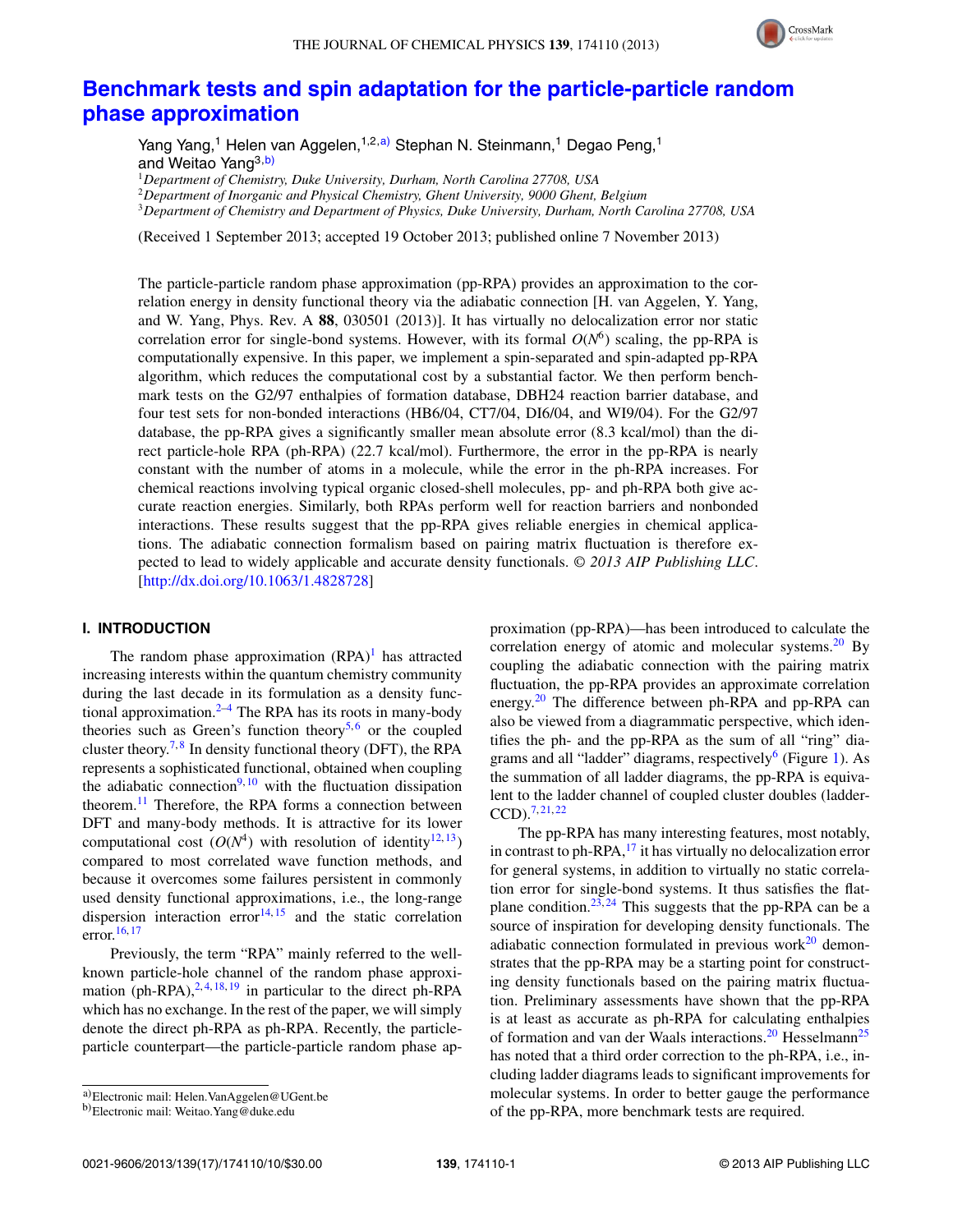<span id="page-2-0"></span>

FIG. 1. Time-independent ring diagrams (upper row) and ladder diagrams (lower row) from the second-order to the fourth-order (left to right).<sup>6</sup> With exchange, the second-order ring diagram is the same as the second-order ladder diagram and they are both exact. However, the direct ph-RPA, which we abbreviate as ph-RPA in this paper, does not contain exchange and therefore is not exact even to the second order.

In this paper, we first derive the spin separation and the spin adaptation for the pp-RPA to alleviate the computational burden. Then, we carry out benchmark tests to assess the performance of pp-RPA compared to the well-known ph-RPA. These benchmarks include the Gaussian-2/97 (G2/97) enthalpies of formation database,  $26, 27$  $26, 27$  $26, 27$  the DBH24 reaction barrier database, $^{28,29}$  $^{28,29}$  $^{28,29}$  $^{28,29}$  the HB6/04, CT7/04, DI6/04, and WI9/04 nonbonded interaction databases[.30](#page-10-28)

## **II. THEORY**

A standard way of deriving the pp-RPA is from the adiabatic connection in terms of the pairing matrix fluctuation. $20$ It enables us to adopt DFT references and gives explicitly the correlation energy expression. However, when a Hartree-Fock (HF) reference is used, we can derive the same formula using the equation of motion (EOM) method,  $31, 32$  $31, 32$  $31, 32$  and in this paper, we will follow the EOM approach. Compared with the adiabatic connection formalism, the EOM method is easier for expressing spin separation and spin adaptation.

The EOM for the pp-RPA can be written as

$$
[\delta O, [\hat{H}, O^{\dagger}]] = (E_n^{N+2} - E_0^N - 2\nu)[\delta O, O^{\dagger}], \quad (1)
$$

where  $\hat{H}$  is the Hamiltonian operator with the chemical potential taken into consideration,

$$
\hat{H} = \hat{h} + \hat{V} - \nu \hat{N} = \sum_{pq} \sum_{\sigma \tau} \langle p_{\sigma} | h - \nu N | q_{\tau} \rangle p_{\sigma}^{\dagger} q_{\tau} \n+ \frac{1}{2} \sum_{pqrs} \sum_{\sigma \tau \zeta \theta} (p_{\sigma} q_{\tau} | V | r_{\zeta} s_{\theta}) p_{\sigma}^{\dagger} q_{\tau}^{\dagger} s_{\theta} r_{\zeta},
$$
\n(2)

with  $\hat{h}$  the core Hamiltonian,  $\hat{V}$  the Coulomb repulsion operator,  $\hat{N}$  the electron number operator, and  $\nu$  the chemical potential. In this paper, we use *p*, *q*, *r*, *s* for generic orbitals, *i*, *j*, *k*, *l* for occupied orbitals, *a*, *b*, *c*, *d* for unoccupied orbitals, Greek letters  $\sigma$ ,  $\tau$ ,  $\zeta$ ,  $\theta$ ,  $\alpha$ , and  $\beta$  for spins.  $p_{\sigma}^{\dagger}$  is the creation operator of the spin orbital  $p_{\sigma}$  and  $q_{\tau}$  is the annihilation operator of the spin orbital  $q_\tau$ . We define that indices with  $\alpha$  spins are always bigger than those with  $\beta$  spins.  $O^{\dagger}$  is a two-electron addition excitation operator which is chosen to be

<span id="page-2-1"></span>
$$
O_n^{\dagger} = \sum_{a_{\sigma} > b_{\tau}} X_{a_{\sigma}b_{\tau}}^n a_{\sigma}^{\dagger} b_{\tau}^{\dagger} + \sum_{i_{\sigma} > j_{\tau}} Y_{i_{\sigma}j_{\tau}}^n j_{\tau}^{\dagger} i_{\sigma}^{\dagger},
$$
(3)

and *δO* is a trial two-electron removal de-excitation operator that can be

<span id="page-2-2"></span>
$$
\delta O_n = b_\tau a_\sigma \quad \text{with} \quad a_\sigma > b_\tau,\tag{4}
$$

<span id="page-2-3"></span>or

$$
\delta O_n = i_{\sigma} j_{\tau} \quad \text{with} \quad i_{\sigma} > j_{\tau}.
$$
 (5)

For the first trial operator, when we evaluate with a HF ground state, the equation of motion gives

$$
\sum_{c_{\xi} > d_{\theta}} \langle \Phi_{HF}^{N} | [b_{\tau} a_{\sigma}, [H, c_{\xi}^{\dagger} d_{\theta}^{\dagger}] | \Phi_{HF}^{N} \rangle X_{c_{\xi} d_{\theta}}^{n}
$$
\n
$$
+ \sum_{k_{\xi} > l_{\theta}} \langle \Phi_{HF}^{N} | [b_{\tau} a_{\sigma}, [H, l_{\theta}^{\dagger} k_{\xi}^{\dagger}] | \Phi_{HF}^{N} \rangle Y_{k_{\xi} l_{\theta}}^{n}
$$
\n
$$
= (E_{n}^{N+2} - E_{0}^{N} - 2\nu) \left( \sum_{c_{\xi} > d_{\theta}} \langle \Phi_{HF}^{N} | [b_{\tau} a_{\sigma}, c_{\xi}^{\dagger} d_{\theta}^{\dagger}] | \Phi_{HF}^{N} \rangle X_{c_{\xi} d_{\theta}}^{n}
$$
\n
$$
+ \sum_{k_{\xi} > l_{\theta}} \langle \Phi_{HF}^{N} | [b_{\tau} a_{\sigma}, l_{\theta}^{\dagger} k_{\xi}^{\dagger}] | \Phi_{HF}^{N} \rangle Y_{k_{\xi} l_{\theta}}^{n} \right)
$$
\n
$$
= (E_{n}^{N+2} - E_{0}^{N} - 2\nu) X_{a_{\sigma} b_{\tau}}^{n}.
$$
\n(6)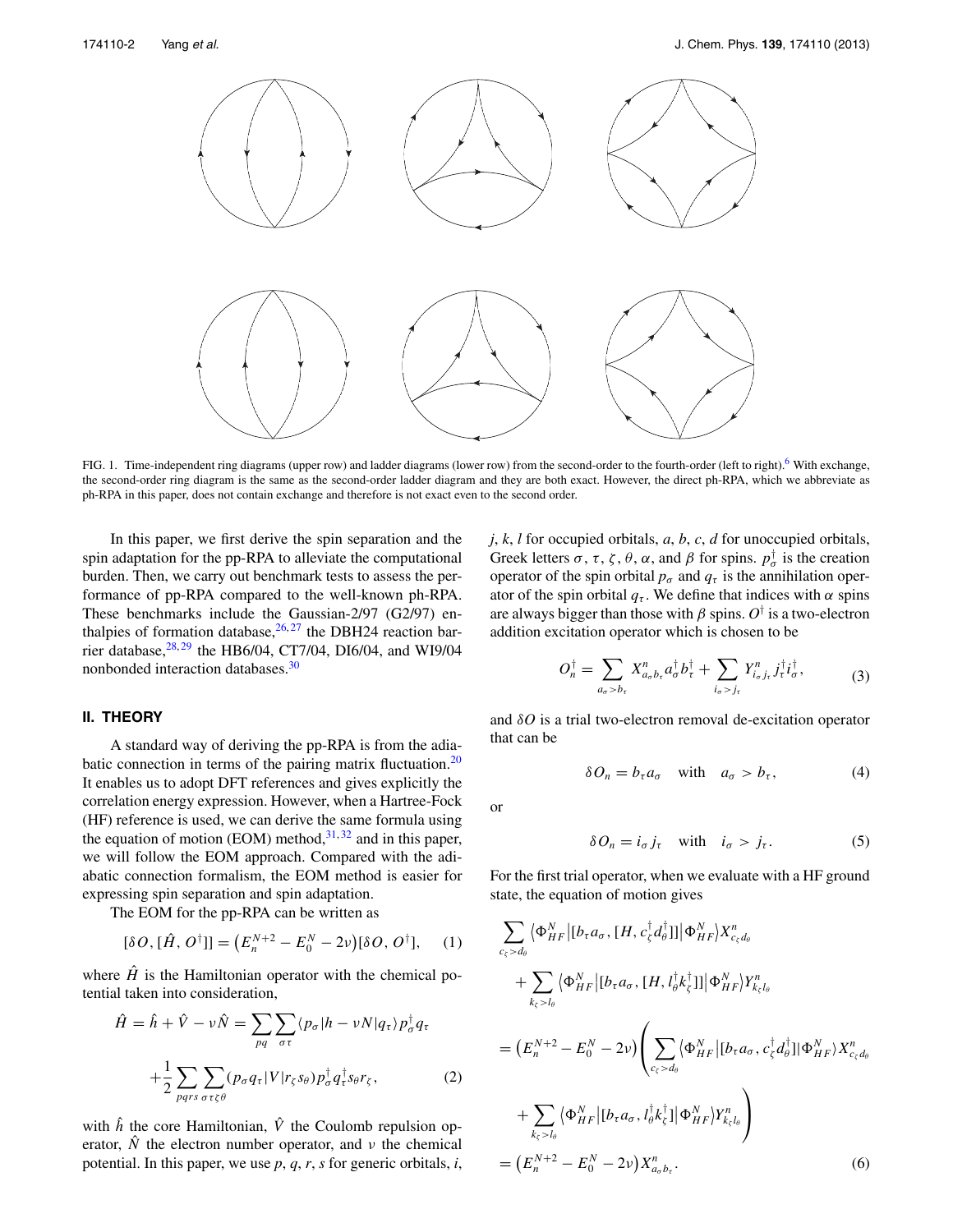For the second trial operator, the equation of motion gives

$$
\sum_{c_{\zeta} > d_{\theta}} \langle \Phi_{HF}^{N} | [i_{\sigma} j_{\tau}, [H, c_{\zeta}^{\dagger} d_{\theta}^{\dagger}]] | \Phi_{HF}^{N} \rangle X_{c_{\zeta} d_{\theta}}^{n}
$$
\n
$$
+ \sum_{k_{\zeta} > l_{\theta}} \langle \Phi_{HF}^{N} | [i_{\sigma} j_{\tau}, [H, l_{\theta}^{\dagger} k_{\zeta}^{\dagger}]] | \Phi_{HF}^{N} \rangle Y_{k_{\zeta} l_{\theta}}^{n}
$$
\n
$$
= (E_{n}^{N+2} - E_{0}^{N} - 2\nu) \left( \sum_{c_{\zeta} > d_{\theta}} \langle \Phi_{HF}^{N} | [i_{\sigma} j_{\tau}, c_{\zeta}^{\dagger} d_{\theta}^{\dagger}] | \Phi_{HF}^{N} \rangle X_{c_{\zeta} d_{\theta}}^{n}
$$
\n
$$
+ \sum_{k_{\zeta} > l_{\theta}} \langle \Phi_{HF}^{N} | [i_{\sigma} j_{\tau}, l_{\theta}^{\dagger} k_{\zeta}^{\dagger}] | \Phi_{HF}^{N} \rangle Y_{k_{\zeta} l_{\theta}}^{n} \right)
$$
\n
$$
= -(E_{n}^{N+2} - E_{0}^{N} - 2\nu) Y_{i_{\sigma} j_{\tau}}^{n}.
$$
\n(7)

The above two equations can be cast into a matrix equation,

$$
\begin{bmatrix} A & B \\ B^{\dagger} & C \end{bmatrix} \begin{bmatrix} X^n \\ Y^n \end{bmatrix} = \omega_n \begin{bmatrix} I & 0 \\ 0 & -I \end{bmatrix} \begin{bmatrix} X^n \\ Y^n \end{bmatrix},
$$
 (8)

with

$$
A_{a_{\sigma}b_{\tau},c_{\zeta}d_{\theta}} = \langle \Phi_{HF}^{N} | [b_{\tau}a_{\sigma}, [H, c_{\zeta}^{\dagger}d_{\theta}^{\dagger}]] | \Phi_{HF}^{N} \rangle, \qquad (9a)
$$

$$
B_{a_{\sigma}b_{\tau},k_{\zeta}l_{\theta}} = \langle \Phi_{HF}^{N} | [b_{\tau}a_{\sigma}, [H, l_{\theta}^{\dagger}k_{\zeta}^{\dagger}]] | \Phi_{HF}^{N} \rangle, \tag{9b}
$$

$$
C_{i_{\sigma}j_{\tau},k_{\zeta}l_{\theta}} = \langle \Phi_{HF}^{N} | [i_{\sigma}j_{\tau}, [H, l_{\theta}^{\dagger}k_{\zeta}^{\dagger}]] | \Phi_{HF}^{N} \rangle, \tag{9c}
$$

and

$$
\omega_n = E_n^{N+2} - E_0^N - 2\nu.
$$
 (10)

Evaluation of the matrix elements gives

$$
A_{a_{\sigma}b_{\tau},c_{\zeta}d_{\theta}} = \delta_{a_{\sigma}c_{\zeta}}\delta_{b_{\tau}d_{\theta}}(\epsilon_{a_{\sigma}} + \epsilon_{b_{\tau}} - 2\nu) + \langle a_{\sigma}b_{\tau}||c_{\zeta}d_{\theta}\rangle,
$$
\n(11a)

$$
B_{a_{\sigma}b_{\tau},k_{\zeta}l_{\theta}} = \langle a_{\sigma}b_{\tau} | |k_{\zeta}l_{\theta} \rangle, \qquad (11b)
$$

$$
C_{i_{\sigma}j_{\tau},k_{\zeta}l_{\theta}} = -\delta_{i_{\sigma}k_{\zeta}}\delta_{j_{\tau}l_{\theta}}(\epsilon_{i_{\sigma}} + \epsilon_{j_{\tau}} - 2\nu) + \langle i_{\sigma}j_{\tau} || k_{\zeta}l_{\theta} \rangle, \tag{11c}
$$

where  $\langle p_{\sigma} q_{\tau} | r_{\zeta} s_{\theta} \rangle$  is defined as

$$
\langle p_{\sigma} q_{\tau} | r_{\zeta} s_{\theta} \rangle
$$
  
\n
$$
\equiv \delta_{\sigma \zeta} \delta_{\tau \theta} \int d \mathbf{r}_1 d \mathbf{r}_2 \phi_p^* (\mathbf{r}_1) \phi_q^* (\mathbf{r}_2) \frac{1}{|\mathbf{r}_1 - \mathbf{r}_2|} \phi_r (\mathbf{r}_1) \phi_s (\mathbf{r}_2)
$$
\n(12)

and  $\langle p_{\sigma} q_{\tau} | r_{\zeta} s_{\theta} \rangle \equiv \langle p_{\sigma} q_{\tau} | r_{\zeta} s_{\theta} \rangle - \langle p_{\sigma} q_{\tau} | s_{\theta} r_{\zeta} \rangle.$ The correlation energy can be expressed  $\text{as}^{20}$  $\text{as}^{20}$  $\text{as}^{20}$ 

$$
E_c = \sum_n \omega_n^+ - \text{Tr}\mathbf{A} = -\sum_n \omega_n^- - \text{Tr}\mathbf{C},\qquad(13)
$$

where  $\omega_n^+$ 's and  $\omega_n^-$ 's are positive and negative eigenvalues, respectively. In other words, the correlation energy can be obtained by diagonalizing the matrix and summing over eigenvalues.

Note that the excitation and de-excitation operators in Eqs.  $(3)$ ,  $(4)$ , and  $(5)$  are all based on particle or hole pairs. In terms of spin combinations, there are three different types of pairs—*αα*, *ββ*, and *αβ* pairs (*βα* pairs are absent because of index restrictions). In Eq. [\(11\),](#page-3-0) matrix elements with different types of excitation and de-excitation pairs are all zero, which naturally leads to the spin separated pp-RPA matrix

$$
\begin{bmatrix}\n{\bf A}_{\alpha\alpha,\alpha\alpha} & 0 & 0 & {\bf B}_{\alpha\alpha,\alpha\alpha} & 0 & 0 \\
0 & {\bf A}_{\alpha\beta,\alpha\beta} & 0 & 0 & {\bf B}_{\alpha\beta,\alpha\beta} & 0 \\
0 & 0 & {\bf A}_{\beta\beta,\beta\beta} & 0 & 0 & {\bf B}_{\beta\beta,\beta\beta} \\
{\bf B}_{\alpha\alpha,\alpha\alpha}^{\dagger} & 0 & 0 & {\bf C}_{\alpha\alpha,\alpha\alpha} & 0 & 0 \\
0 & {\bf B}_{\alpha\beta,\alpha\beta}^{\dagger} & 0 & 0 & {\bf C}_{\alpha\beta,\alpha\beta} & 0 \\
0 & 0 & {\bf B}_{\beta\beta,\beta\beta}^{\dagger} & 0 & 0 & {\bf C}_{\beta\beta,\beta\beta}\n\end{bmatrix}.
$$

Then the eigenvalue problem can be decomposed into three independent eigenvalue problems

$$
\begin{bmatrix} \mathbf{A}_{spin} & \mathbf{B}_{spin} \\ \mathbf{B}_{spin}^{\dagger} & \mathbf{C}_{spin} \end{bmatrix} \begin{bmatrix} \mathbf{X}_{spin} \\ \mathbf{Y}_{spin} \end{bmatrix} = \omega_{spin} \begin{bmatrix} \mathbf{I} & \mathbf{0} \\ \mathbf{0} & -\mathbf{I} \end{bmatrix} \begin{bmatrix} \mathbf{X}_{spin} \\ \mathbf{Y}_{spin} \end{bmatrix},
$$
\n(14)

with  $spin = (\alpha \alpha, \alpha \alpha)$  or  $(\alpha \beta, \alpha \beta)$  or  $(\beta \beta, \beta \beta)$ , and the matrix elements are

$$
[A_{\alpha\alpha,\alpha\alpha}]_{ab,cd} \equiv A_{a_a b_a, c_a d_a} = \delta_{ac}\delta_{bd}(\epsilon_a + \epsilon_b - 2\nu) + \langle ab||cd\rangle,
$$
  
\n
$$
[A_{\alpha\beta,\alpha\beta}]_{ab,cd} \equiv A_{a_a b_\beta, c_a d_\beta} = \delta_{ac}\delta_{bd}(\epsilon_a + \epsilon_b - 2\nu) + \langle ab|cd\rangle,
$$
  
\n
$$
[A_{\beta\beta,\beta\beta}]_{ab,cd} \equiv A_{a_\beta b_\beta, c_\beta d_\beta} = \delta_{ac}\delta_{bd}(\epsilon_a + \epsilon_b - 2\nu) + \langle ab||cd\rangle,
$$

$$
[B_{\alpha\alpha,\alpha\alpha}]_{ab,ij} \equiv B_{a_{\alpha}b_{\alpha},i_{\alpha}j_{\alpha}} = \langle ab||ij\rangle,
$$
  
\n
$$
[B_{\alpha\beta,\alpha\beta}]_{ab,ij} \equiv B_{a_{\alpha}b_{\beta},i_{\alpha}j_{\beta}} = \langle ab|ij\rangle,
$$
  
\n
$$
[B_{\beta\beta,\beta\beta}]_{ab,ij} \equiv B_{a_{\beta}b_{\beta},i_{\beta}j_{\beta}} = \langle ab||ij\rangle,
$$

<span id="page-3-0"></span>
$$
[C_{\alpha\alpha,\alpha\alpha}]_{ij,kl} \equiv C_{i_\alpha j_\alpha, k_\alpha l_\alpha} = -\delta_{ik}\delta_{jl}(\epsilon_i + \epsilon_j - 2\nu) + \langle ij||kl\rangle,
$$
  
\n
$$
[C_{\alpha\beta,\alpha\beta}]_{ij,kl} \equiv C_{i_\alpha j_\beta, k_\alpha l_\beta} = -\delta_{ik}\delta_{jl}(\epsilon_i + \epsilon_j - 2\nu) + \langle ij|kl\rangle,
$$
  
\n
$$
[C_{\beta\beta,\beta\beta}]_{ij,kl} \equiv C_{i_\beta j_\beta, k_\beta l_\beta} = -\delta_{ik}\delta_{jl}(\epsilon_i + \epsilon_j - 2\nu) + \langle ij||kl\rangle.
$$

The final eigenvalue set is the union of the three matrices' eigenvalue sets

$$
\omega \equiv \omega_{\alpha\alpha,\alpha\alpha} \cup \omega_{\alpha\beta,\alpha\beta} \cup \omega_{\beta\beta,\beta\beta}, \tag{15}
$$

<span id="page-3-1"></span>and the trace of the original **A** (or **C**) matrix is the sum of the traces of the three smaller  $A_{spin}$  (or  $C_{spin}$ ) matrices

$$
\text{Tr}\mathbf{A} = \sum_{spin} \text{Tr}\mathbf{A}_{spin},\tag{16a}
$$

$$
\text{Tr}\mathbf{C} = \sum_{spin} \text{Tr}\mathbf{C}_{spin}. \tag{16b}
$$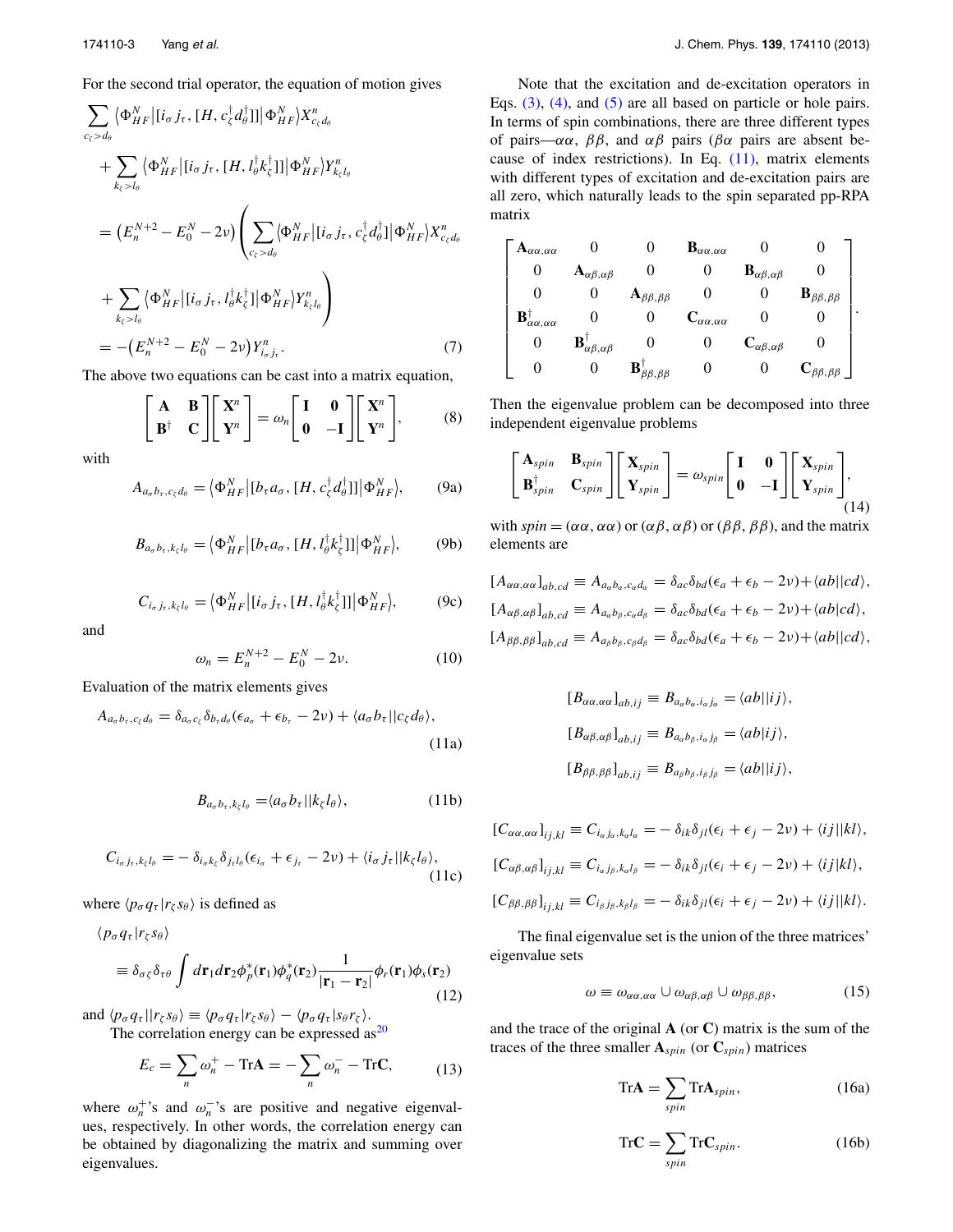<span id="page-4-0"></span>Therefore, the correlation energy in Eq. [\(13\)](#page-3-1) can be written as

$$
E_c = \sum_{spin} \left[ \sum_{n_{spin}} \omega_{n_{spin}}^+ - \text{Tr} \mathbf{A}_{spin} \right]
$$

$$
= \sum_{spin} \left[ -\sum_{n_{spin}} \omega_{n_{spin}}^- - \text{Tr} \mathbf{C}_{spin} \right]. \tag{17}
$$

The spin separation can be implemented in both restricted and unrestricted cases. For restricted closed-shell singlet cases, the eigenvalue problem can be further simplified by using spin-adapted particle-particle and hole-hole pairs.

The  $\alpha\alpha$  pairs and  $\beta\beta$  pairs occur only as triplet pairs, while  $\alpha\beta$  pairs can combine into either singlet or triplet pairs,

Singlet: 
$$
\frac{1}{\sqrt{2}} \frac{1}{\sqrt{1 + \delta_{pq}}} (p_{\alpha}^{\dagger} q_{\beta}^{\dagger} + q_{\alpha}^{\dagger} p_{\beta}^{\dagger}),
$$
 (18a)

$$
\text{Triplet}: \quad \frac{1}{\sqrt{2}} (p_\alpha^\dagger q_\beta^\dagger - q_\alpha^\dagger p_\beta^\dagger), \tag{18b}
$$

where *p* and *q* are generic orbitals that can be both occupied or both unoccupied. Singlet and triplet pair annihilations can be constructed in a similar manner. The spin adapted pp-RPA  $αβ$  matrix for the restricted case is obtained by dividing the  $αβ$  pairs into blocks according to their spin multiplicity

$$
\begin{bmatrix}\n{\bf A}_s & 0 & {\bf B}_s & 0 \\
0 & {\bf A}_t & 0 & {\bf B}_t \\
{\bf B}_s^{\dagger} & 0 & {\bf C}_s & 0 \\
0 & {\bf B}_t^{\dagger} & 0 & {\bf C}_t\n\end{bmatrix}
$$

and the decoupled eigenvalue problem is

$$
\begin{bmatrix} \mathbf{A}_{mult} & \mathbf{B}_{mult} \\ \mathbf{B}_{mult}^{\dagger} & \mathbf{C}_{mult} \end{bmatrix} \begin{bmatrix} \mathbf{X}_{mult} \\ \mathbf{Y}_{mult} \end{bmatrix} = \omega_{mult} \begin{bmatrix} \mathbf{I} & \mathbf{0} \\ \mathbf{0} & -\mathbf{I} \end{bmatrix} \begin{bmatrix} \mathbf{X}_{mult} \\ \mathbf{Y}_{mult} \end{bmatrix},
$$
\n(19)

where the multiplicity *mult* is either singlet (*s*) or triplet (*t*). The elements in the triplet matrix are

$$
[A_t]_{ab,cd} = \delta_{ac}\delta_{bd}(\epsilon_a + \epsilon_b - 2\nu) + \langle ab||cd\rangle,
$$
  
\n
$$
[B_t]_{ab,ij} = \langle ab||ij\rangle,
$$
  
\n
$$
[C_t]_{ij,kl} = -\delta_{ik}\delta_{jl}(\epsilon_i + \epsilon_j - 2\nu) + \langle ij||kl\rangle,
$$

with the restriction that  $a > b$ ,  $c > d$ ,  $i > j$ , and  $k > l$ . This triplet eigenvalue problem is the same as the  $\alpha\alpha$  and  $\beta\beta$  cases and therefore gives the same eigenvalue set

$$
\omega_t = \omega_{\alpha\alpha,\alpha\alpha} = \omega_{\beta\beta,\beta\beta},\tag{20a}
$$

$$
\text{Tr}\mathbf{A}_t = \text{Tr}\mathbf{A}_{\alpha\alpha,\alpha\alpha} = \text{Tr}\mathbf{A}_{\beta\beta,\beta\beta}.
$$
 (20b)

The elements in the singlet matrix are

$$
[A_s]_{ab,cd} = \delta_{ac}\delta_{bd}(\epsilon_a + \epsilon_b - 2\nu) + \frac{1}{\sqrt{(1 + \delta_{ab})(1 + \delta_{cd})}}
$$

$$
\times (\langle ab|cd \rangle + \langle ab|dc \rangle), \qquad (21a)
$$

$$
[B_s]_{ab,ij} = \frac{1}{\sqrt{(1 + \delta_{ab})(1 + \delta_{ij})}} (\langle ab|ij\rangle + \langle ab|ji\rangle), \quad (21b)
$$

$$
[C_s]_{ij,kl} = -\delta_{ik}\delta_{jl}(\epsilon_i + \epsilon_j - 2\nu) + \frac{1}{\sqrt{(1 + \delta_{ij})(1 + \delta_{kl})}}
$$
  
 
$$
\times (\langle ij|kl \rangle + \langle ij|lk \rangle), \qquad (21c)
$$

with the restriction that  $a > b$ ,  $c > d$ ,  $i > j$ , and  $k > l$ .

The linear combination to generate spin-adapted pairs is a unitary transformation. Consequently, the eigenvalues and the traces do not change—the  $\alpha\beta$  eigenvalue set is the union of the singlet and triplet eigenvalue sets

$$
\omega_{\alpha\beta,\alpha\beta} \equiv \omega_s \cup \omega_t,\tag{22}
$$

and the trace of  $\mathbf{A}_{\alpha\beta,\alpha\beta}$  (or  $\mathbf{C}_{\alpha\beta,\alpha\beta}$ ) matrix equals the sum of the traces of the singlet  $A_s$  (or  $C_s$ ) and triplet  $A_t$  (or  $C_t$ ),

$$
\text{Tr}\mathbf{A}_{\alpha\beta,\alpha\beta} = \text{Tr}\mathbf{A}_s + \text{Tr}\mathbf{A}_t,\tag{23a}
$$

<span id="page-4-2"></span>
$$
\text{Tr}\mathbf{C}_{\alpha\beta,\alpha\beta} = \text{Tr}\mathbf{C}_s + \text{Tr}\mathbf{C}_t. \tag{23b}
$$

Therefore, the correlation energy in Eqs. [\(13\)](#page-3-1) and [\(17\)](#page-4-0) can further be expressed as

$$
E_c = 3\left(\sum_n \omega_{t,n}^+ - \text{Tr}\mathbf{A}_t\right) + \sum_n \omega_{s,n}^+ - \text{Tr}\mathbf{A}_s
$$
  
= 
$$
3\left(-\sum_n \omega_{t,n}^- - \text{Tr}\mathbf{C}_t\right) - \sum_n \omega_{s,n}^- - \text{Tr}\mathbf{C}_s.
$$
 (24)

In Secs. [III](#page-4-1) and [IV,](#page-5-0) Eqs.  $(17)$  and  $(24)$  are used to compute correlation energies for unrestricted and restricted cases, respectively. With the spin separation, the largest matrices are about half the dimension of the original matrices, thus the memory usage and the computational time are roughly reduced to 1/4 and 1/8 compared to the unoptimized algorithm, respectively. For closed-shell singlet systems, with the spin adaptation, the largest matrices are only about a quarter the dimension of the original matrices, therefore, the computational costs are further reduced to 1/16 in memory and 1/64 in time as of the unoptimized algorithm. However, even with the lowered factor, the computational complexity through direct diagonalization is still  $O(N^6)$ , with *N* either number of virtual orbitals or number of occupied orbitals, whichever dominates.

## <span id="page-4-1"></span>**III. COMPUTATIONAL DETAILS**

We have implemented the pp-RPA with spin separation and spin adaptation in  $QM4D.<sup>33</sup>$  $QM4D.<sup>33</sup>$  $QM4D.<sup>33</sup>$  For pp-RPA calculations, HF or Kohn-Sham DFT reference states were computed using the QM4D package. The  $PBE^{34}$  reference was used for the G2/97 enthalpies of formation database and the DBH24 reaction barrier database. Both the PBE and HF references were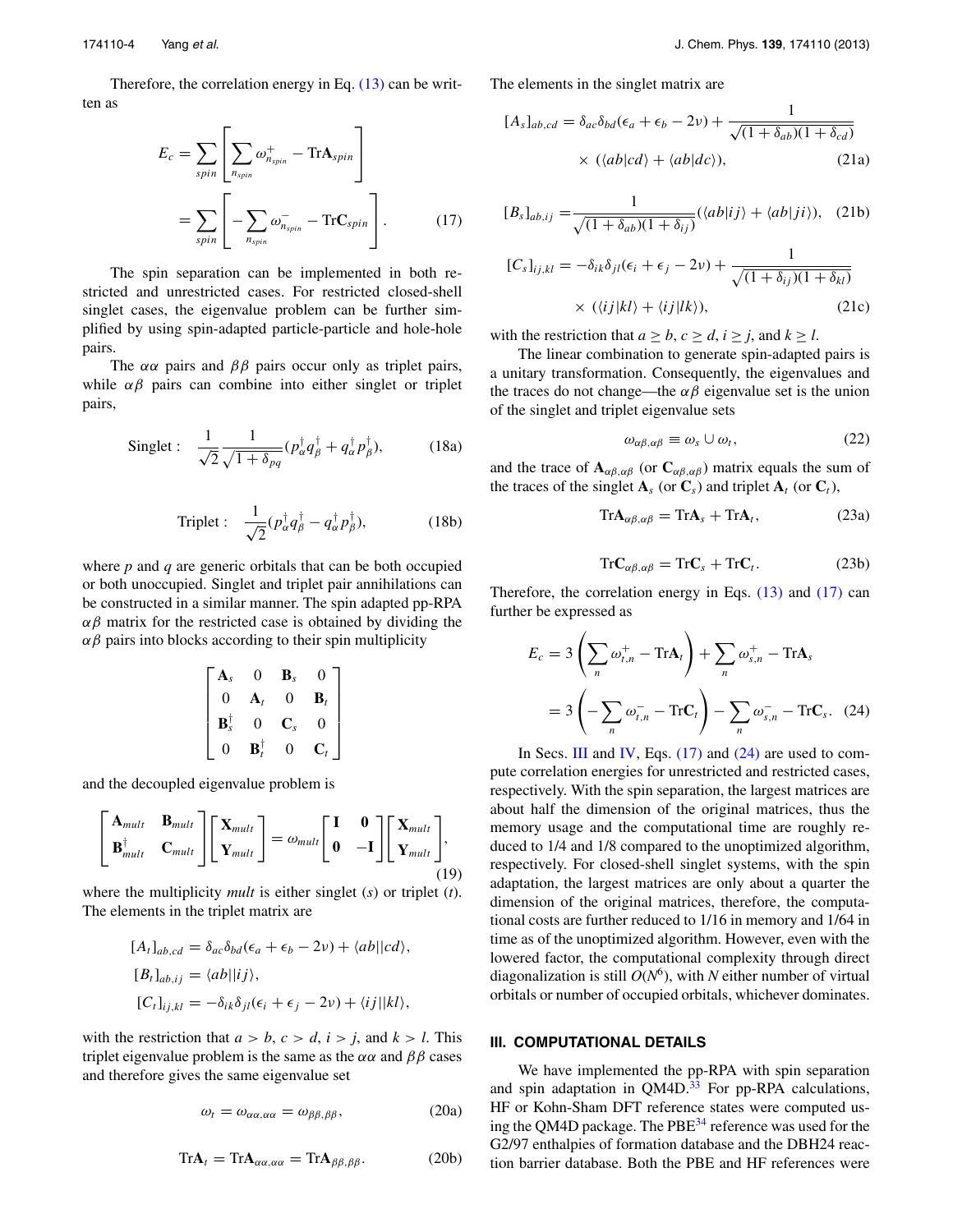tested and compared for the nonbonded interaction databases. Basis set convergence was tested along the cc-pVXZ series,  $X = D$ , T, Q, 5, for selected systems in G2/97, and with the aug-cc-pVXZ series,  $X = D$ , T, Q, for selected reaction barriers. The basis set convergence of pp-RPA for non-bonded interactions was assessed with aug-cc-pVXZ series,  $X = D$ , T, Q (spherical harmonic atomic orbitals) in a locally modi-fied version of CFOUR.<sup>[35](#page-10-33)</sup> After balancing the accuracy and the computational cost, calculations for G2/97, DBH24, and nonbonded interactions adopted the cc-pVTZ, aug-cc-pVTZ, and aug-cc-pVDZ basis sets, respectively. The QM4D program uses Cartesian atomic orbitals and removes basis functions with angular momentum higher than "*f*." For enthalpies of formation and reaction barriers tests, we used cc-pVXZ-RI auxiliary basis sets (basis functions with angular momentum higher than "*f*" also truncated) in the post-KS pp-RPA to facilitate the atomic orbital to molecular orbital two-electron integral transformation. The ph-RPA calculations were carried out in the same way, except that no RI auxiliary basis sets were used. Geometries for the G2/97 benchmark set are taken from Ref. [36,](#page-10-34) which were optimized using the MP2(full)/ 6-31G\* method. Geometries for the DBH24 set are taken from Ref. [28.](#page-10-26) Geometries for the HB6/04, CT7/04, DI6/04, and WI9/04 nonbonded interaction sets are taken from Ref. [30.](#page-10-28)

#### <span id="page-5-0"></span>**IV. RESULTS AND DISCUSSIONS**

#### **A. G2/97 enthalpies of formation**

#### **1. Basis set convergence test**

We choose HCN and  $H<sub>2</sub>O$  to assess the basis set convergence of total and atomization energies (Figure [2\)](#page-5-1). For both molecules and both types of RPA, the total energy converges slowly and shows as large as  $\approx 10$  kcal/mol and 20 kcal/mol differences between the cc-pVQZ and the cc-pV5Z basis sets for the pp-RPA and ph-RPA, respectively. By contrast, due to systematic error cancellation, the atomization energy shows about or less than 5 kcal/mol differences between the ccpVTZ and the cc-pVQZ basis sets. Considering the balance of accuracy and large computational cost, we adopted the ccpVTZ basis set for benchmarking enthalpies of formation.

## **2. Results**

Enthalpies of formation allow for a direct comparison with experimental results and are therefore often used to benchmark electronic structure methods. The closely related zero-point-energy-free atomization energies are somewhat more straightforward to compare to high-level computations and it is therefore customary to report both. In the present work, we investigate the performance of the pp- and ph-RPA for the atomization energies and enthalpies of formation for the G2/97 database<sup>26, [27](#page-10-25)</sup> (see Table [VI](#page-9-0) in the supplementary material $37$  for the detailed data). The smallest molecule of G2/97 is  $H_2$  and the largest in terms of atoms and number of electrons, are  $C_4H_{10}$  and SiCl<sub>4</sub>, respectively.

Among the whole set, the maximum error (MaxE) for the pp-RPA is  $-31.1$  kcal/mol (C<sub>2</sub>F<sub>4</sub>), which is half of that for the ph-RPA (63.2 kcal/mol, SiF4). The mean signed error (MSE) for the pp-RPA is −1.9 kcal/mol which is much smaller than that for the ph-RPA (21.7 kcal/mol). The mean unsigned error (MUE) is 8.3 kcal/mol and 21.7 kcal/mol for the pp-RPA and ph-RPA. These indicate that the error for the pp-RPA is fluctuating around the reference values while the ph-RPA systematically overestimates enthalpies of formation. This behavior also emerges when we plot the signed error for both RPAs with respect to the number of atoms in a molecule (Figure [3\)](#page-6-0). In contrast to the ph-RPA, the pp-RPA enthalpies of formation show no systematic drift with respect to the number of atoms. The systematic underbinding of the ph-RPA is well known, although previous conclusions were based on data limited to small molecules.<sup>4, [38](#page-10-36)[–40](#page-10-37)</sup> This error has been ascribed to the ph-RPA's insufficiency to describe the short-range correlation, which may be important when the number of electron pairs changes.[3](#page-10-38) Since the number of atoms in a molecule is roughly correlated to the number of electron pairs formed, the increasing error in Figure [3](#page-6-0) is in agreement with this argument.

The G2/97 database is often divided into the G2-1 (small molecules) and G2-2 (large molecules) subsets. The G2-2

<span id="page-5-1"></span>

FIG. 2. Basis set convergence for the total energy and atomization energy of HCN (left) and H<sub>2</sub>O (right). The total energies for HCN and H<sub>2</sub>O converge very slowly with respect to the basis set. The atomization energies, which are plotted with equal intervals between tick marks on the left axis, converge much faster and can be considered converged with the cc-pVTZ basis set.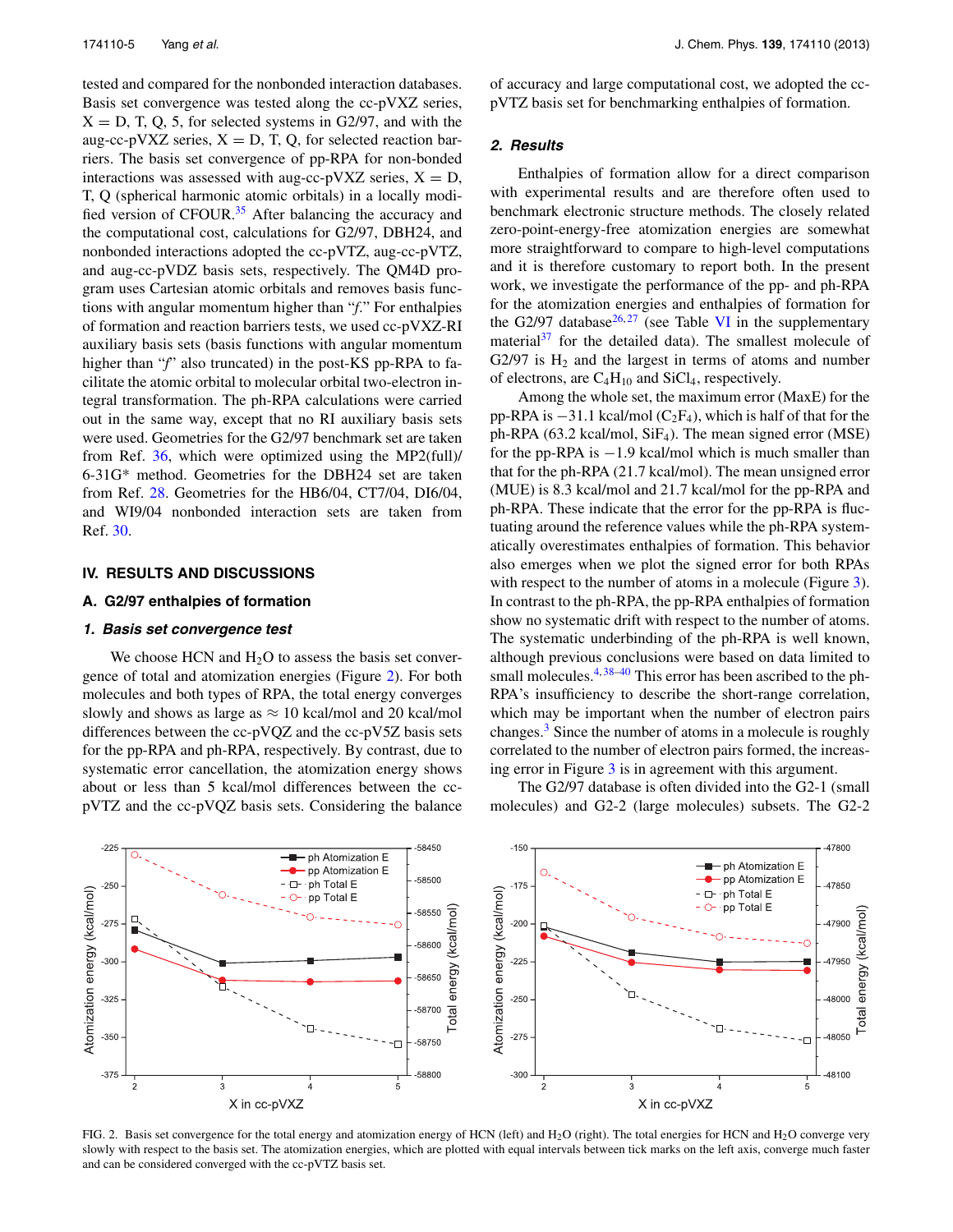<span id="page-6-0"></span>

FIG. 3. Signed error with respect to number of atoms for each species in G2/97 enthalpies of formation. Red dots stand for the pp-RPA and blackwhite squares stand for the ph-RPA. The cc-pVTZ basis set was adopted. The pp-RPA shows smaller errors within about  $\pm 30$  kcal/mol and the error has a nearly constant trend with respect to the number of atoms, while the ph-RPA has errors within about 0-60 kcal/mol and growing with respect to the number of atoms.

subset can be further divided into 5 subsets, namely, nonhydrogen systems, hydrocarbons, substituted hydrocarbons, inorganic hydrides and radicals (Table [I\)](#page-6-1). For the small molecules of the G2-1 subset, the ph-RPA has a relatively low error ( $MUE = 10.9$  kcal/mol) compared to the remaining subsets. The pp-RPA is already much better than the ph-RPA for this set ( $MUE = 6.8$  kcal/mol). Neither RPA performs well for non-hydrogen systems: the pp-RPA underestimates the enthalpies of formation by 14.6 kcal/mol while the ph-RPA overestimates them by 35.9 kcal/mol. For the two organic subsets (hydrocarbons and substituted hydrocarbons), the pp-RPA performs significantly better than the ph-RPA  $(MUE = 8$  and 27 kcal/mol, respectively). Detailed inspections show that the pp-RPA is good at describing non-cyclic organic compounds. For (strained) cyclic compounds such as methylene cyclopropane, bicyclobutane, and spiropentane, the error reaches over 10 kcal/mol. For aromatic cyclic systems such as benzene, furan, and pyridine, the error even exceeds 20 kcal/mol. When dividing the G2/97 database into

<span id="page-6-1"></span>TABLE I. Mean Signed Errors (MSE) and Mean Unsigned Errors (MUE) (in kcal/mol) of pp-RPA and ph-RPA for subsets in G2/97 using the cc-pVTZ basis set.

|                          |         | <b>MSE</b> | MUE              |      |  |
|--------------------------|---------|------------|------------------|------|--|
| <b>Subset</b>            | pp-RPA  | ph-RPA     | pp-RPA<br>ph-RPA |      |  |
| $G2-1$                   | 4.7     | 10.8       | 6.8              | 10.9 |  |
| Non-hydrogen systems     | $-14.6$ | 35.9       | 14.6             | 35.9 |  |
| Hydrocarbons             | $-5.6$  | 26.9       | 7.2              | 26.9 |  |
| Substituted hydrocarbons | $-3.8$  | 28.2       | 8.5              | 28.2 |  |
| Inorganic hydrids        | 7.7     | 2.1        | 7.7              | 2.1  |  |
| Radicals                 | 0.9     | 19.4       | 5.1              | 19.4 |  |
| Total                    | $-1.9$  | 22.7       | 8.3              | 22.7 |  |

three exclusive subsets for molecules containing only single bonds, molecules with double bonds and molecules featuring a triple bond, the pp-RPA is found to have a low MSE for single bonds (2.2 kcal/mol) but still a substantial MUE (7.9 kcal/mol), while for the ph-RPA both figures of merit are about 19.6 kcal/mol. This indicates that for single bonded systems the pp-RPA over- and underestimates heats of formations to a similar extent. This is no longer true in molecules with multiple bonds: with mostly negative errors, the MSE of the pp-RPA amounts to −8.6 and −4.4 kcal/mol for double and triple bonds, respectively. This indicates that the pp-RPA may be less accurate for multiple-bond systems. However, with a mean signed and unsigned error of 0.9 kcal/mol and 5.1 kcal/mol, respectively, the pp-RPA describes radicals very well. Only  $NO<sub>2</sub>$ , a non-hydrogen system with a double bond, is problematic for the pp-RPA. Just like for closed-shell systems, the ph-RPA overestimates the enthalpies of formation for radicals.

#### **3. Reaction energies from G2/97**

Chemically relevant transformations conserving the number of electron pairs might provide a view complementary to the enthalpies of formation. Therefore, we examine 19 reactions involving organic compounds to investigate the performance of the pp- and ph-RPA. The reactions are divided into four groups, namely, hydrocarbon reactions, substituted hydrocarbon isomerization reactions, substitution reactions, and addition reactions (Tables [II](#page-7-0) and [III\)](#page-7-1). Although the ph-RPA does not predict accurate enthalpies of formation, it describes the enthalpy changes in chemical reactions rather well (MUE  $= 2.3$  kcal/mol), on par with the pp-RPA  $(MUE = 2.4$  kcal/mol). For the four addition reactions, where a double (or triple) bond is converted to two single bonds, the pp-RPA yields significantly larger errors. Already in the enthalpies of formation we have observed the qualitatively different behavior for single and double bonds for the pp-RPA. Our speculation is that the approximate pairing interactions fail to describe intra-electron pair correlation on an equal footing with inter-electron pair correlation. The reasonably "constant" performance for the ph-RPA, on the other hand, can be understood considering that the number of electron pairs does not change during these reactions and therefore the major source of error for enthalpies of formation does not play any role.

In the hydrocarbon reactions, the enthalpy difference between allene and propyne, has been used to assess the reliability of density functionals for determining the poly-yne vs. cumulene stability, a very tricky energy difference in general.<sup>41</sup> Even though the sign is correct for both RPAs (in contrast to typical density functional approximations such as B3LYP), the pp-RPA has a large error (2.8 kcal/mol, *>*200%), overly stabilizing the triple bond of propyne compared to the double bonds in allene. However, the ph-RPA is not affected by such a problem, in agreement with the analysis of the G2/97 set with respect to the bond types. A similar preference for the electron localized geometry is the isomerization of 2 butyne to the more stable, conjugated butadiene. In contrast to these reactions involving a changing degree of electron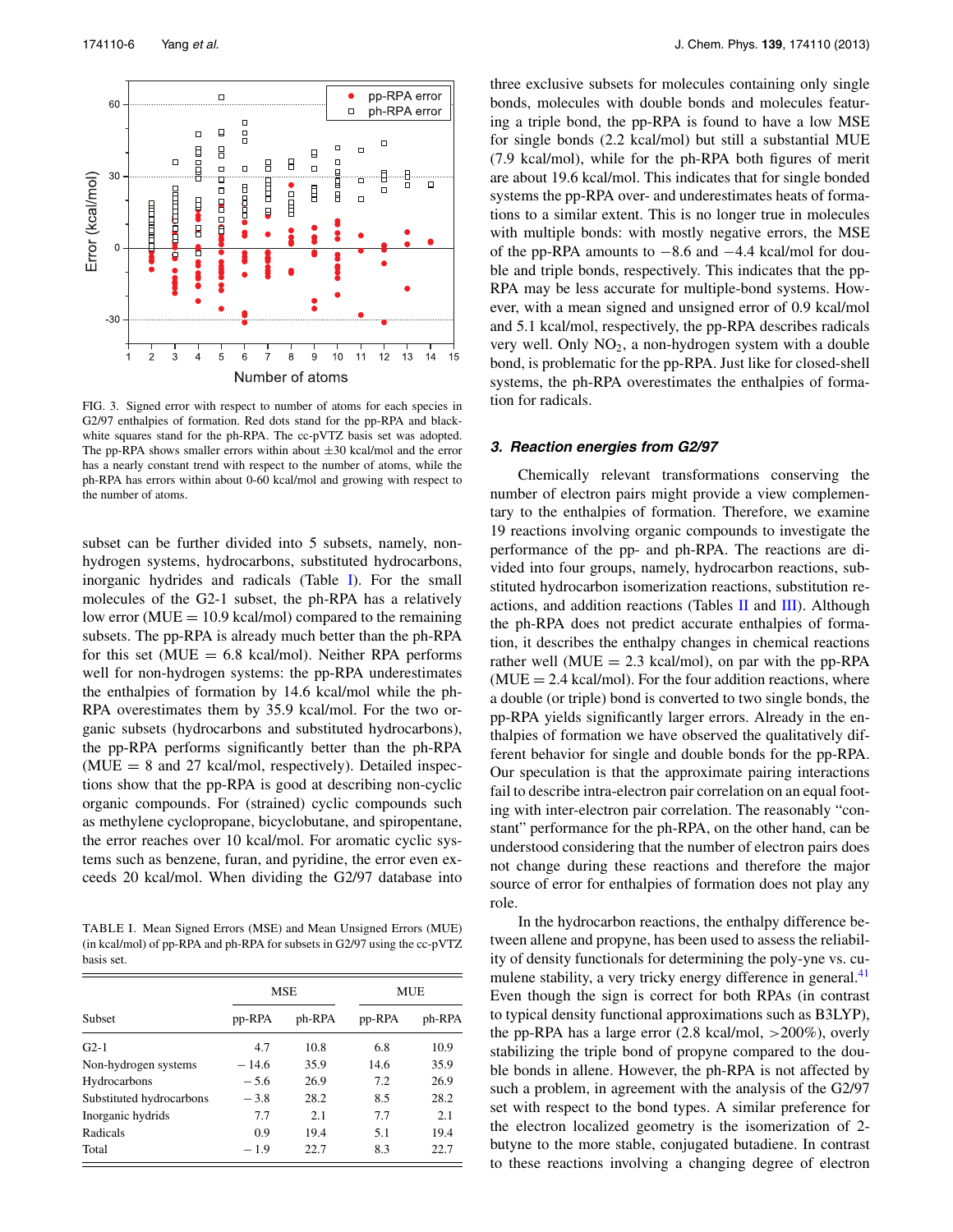| Type          | Reaction                                              | Benchmark | pp-RPA        | ph-RPA                    |
|---------------|-------------------------------------------------------|-----------|---------------|---------------------------|
| Hydrocarbon   | $CH_3CCH \rightarrow CH_2CCH_2$                       | 1.3       | 4.1(2.8)      | 1.8(0.5)                  |
| Reactions     | $CH_3CCCH_3 \rightarrow CH_2CHCHCH_2$                 | $-8.5$    | $-3.7(4.8)$   | $-5.4(3.1)$               |
|               | $CH_3CH_2CH_2CH_3 \rightarrow CH_3CH(CH_3)CH_3$       | $-2.1$    | $-2.5(-0.4)$  | $-1.7(0.4)$               |
|               | $C_3H_8 + CH_4 \rightarrow 2C_2H_6$                   | 2.7       | 3.3(0.6)      | $2.3(-0.4)$               |
|               | $C_4H_{10} + 2CH_4 \rightarrow 3C_2H_6$               | 5.5       | 7.1(1.6)      | $5.0(-0.5)$               |
| Substituted   | $C_2H_4O$ (oxirane) $\rightarrow$ CH <sub>3</sub> CHO | $-27.1$   | $-24.5(2.6)$  | $-24.9(2.2)$              |
| Hydrocarbon   | $C_2H_5OH \rightarrow CH_3OCH_3$                      | 12.2      | 12.6(0.4)     | $11.8(-0.4)$              |
| Isomerization | $C_2H_5SH \rightarrow CH_3SCH_3$                      | 2.2       | 2.2(0.0)      | 3.4(1.2)                  |
|               | $(CH_3)_2CHOH \rightarrow C_2H_5OCH_3$                | 13.5      | 13.8(0.3)     | $12.5(-1.0)$              |
|               | $(CH_3)$ <sub>2</sub> $NH \rightarrow CH_3CH_2NH_2$   | $-6.9$    | $-8.3(-1.4)$  | $-8.0(-1.1)$              |
| Substitution  | $NCCN + C2H6 \rightarrow 2CH3CN$                      | $-17.2$   | $-15.9(1.3)$  | $-13.8(3.4)$              |
| Reactions     | $H_2NNH_2 + C_2H_6 \rightarrow 2CH_3NH_2$             | $-13.7$   | $-12.8(0.9)$  | $-11.2(2.5)$              |
|               | $Cl2 + C2H6 \rightarrow 2CH3Cl$                       | $-19.1$   | $-19.6(-0.5)$ | $-15.2(3.9)$              |
|               | $Si_2H_6 + C_2H_6 \rightarrow 2CH_3SiH_3$             | $-13$     | $-10.7(2.3)$  | $-7.8(5.2)$               |
|               | $HOOH + C2H6 \rightarrow 2CH3OH$                      | $-43.4$   | $-44.3(-0.9)$ | $-37.4(6.0)$              |
| Addition      | $HCl + C2H4 \rightarrow C2H5Cl$                       | $-17.2$   | $-25.0(-7.8)$ | $-19.1(-1.9)$             |
| Reactions     | $HCN + C2H2 \rightarrow CH2CHCN$                      | $-42.5$   | $-47.4(-4.9)$ | $-43.8(-1.3)$             |
|               | $HF + C_2H_2 \rightarrow CH_2CHF$                     | $-22.3$   |               | $-26.7(-4.4) -26.6(-4.3)$ |
|               | $HCl + C2H2 \rightarrow CH2CHCl$                      | $-23.2$   | $-31.6(-8.4)$ | $-28.2(-5.0)$             |

<span id="page-7-0"></span>TABLE II. Reaction energies (in kcal/mol) between molecules taken from the G2/97 database. Basis set: cc-pVTZ. Numbers in the parenthesis indicate the error.

<span id="page-7-1"></span>TABLE III. Mean Signed Errors (MSEs) and Mean Unsigned Errors (MUEs) (in kcal/mol) of reaction energies calculated by pp-RPA and ph-RPA using the cc-pVTZ basis set.

|                                              |               | <b>MSE</b> | <b>MUE</b> |        |  |
|----------------------------------------------|---------------|------------|------------|--------|--|
| Type                                         | pp-RPA        | ph-RPA     | pp-RPA     | ph-RPA |  |
| Hydrocarbon<br>reactions                     | 1.9           | 0.6        | 2.0        | 1.0    |  |
| Substituted<br>hydrocarbon<br>isomerizations | 0.4           | 0.2        | 0.9        | 1.2    |  |
| Substitution reactions                       | $0.6^{\circ}$ | 4.2        | 1.2        | 4.2    |  |
| <b>Addition reactions</b>                    | $-6.4$        | $-3.1$     | 6.4        | 3.1    |  |
| A11                                          | $-0.6$        | 0.7        | 2.4        | 2.3    |  |

<span id="page-7-2"></span>25 (a)  $-\blacksquare$ -ph-RPA Foward  $\vert$  (b) - pp-RPA Foward  $20\,$ - D – ph-RPA Backward Barrier Heights (kcal/mol) Barrier Heights (kcal/mol) ···O··· pp-RPA Backward C 10  $\Box$ 5  $\mathbf 0$  $\overline{c}$ 3  $\overline{4}$ X in aug-cc-pVXZ

delocalization, both RPAs perform excellently for the isomerization energy of butane and the isodesmic reaction energies for n-alkanes. For both types of reactions typical density functionals fail dramatically, most likely because of an inaccurate treatment of weak interactions. $42-45$  $42-45$ 

## **B. DBH24 reaction barriers**

## **1. Basis set convergence test**

Figure [4](#page-7-2) shows the basis set dependence of the barrier heights of H + OH  $\rightarrow$  O + H<sub>2</sub> and HCN  $\rightarrow$  HNC along the aug-cc-pVXZ basis sets series, with  $X = D$ , T, Q. For  $H + OH \rightarrow O + H_2$ , both RPAs converge well with nearly



FIG. 4. Basis set convergence for forward and backward reactions of  $H + OH \rightarrow O + H_2$  and HCN  $\rightarrow$  HNC. The pp-RPA converges well for both cases, while the ph-RPA still has rather large differences between aug-cc-pVTZ and aug-cc-pVQZ.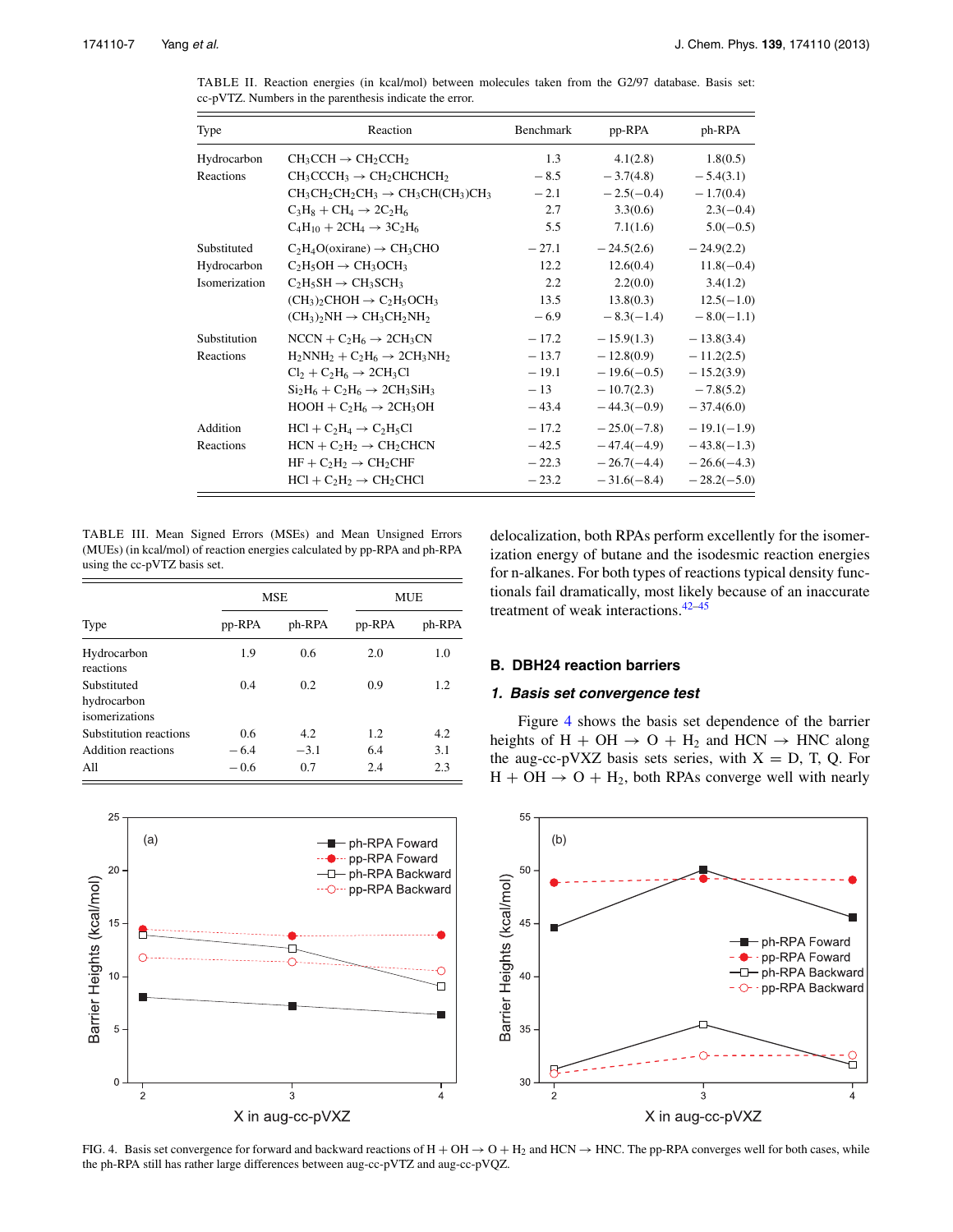<span id="page-8-0"></span>

| Database          | Reaction                                                    | Benchmark | pp-RPA          | ph-RPA         |
|-------------------|-------------------------------------------------------------|-----------|-----------------|----------------|
| HATBH6            | $H + N2O \rightarrow OH + N2$                               | 17.13     | 22.34(5.21)     | 17.50(0.37)    |
|                   |                                                             | 82.47     | $65.65(-16.82)$ | $75.49(-6.98)$ |
|                   | $H + CH \rightarrow HCl + H$                                | 18.00     | 21.29(3.29)     | 18.78(0.78)    |
|                   |                                                             | 18.00     | 21.29(3.29)     | 18.78(0.78)    |
|                   | $CH_3 + FCl \rightarrow CH_3F + Cl$                         | 6.75      | $3.04(-3.71)$   | $0.16(-6.59)$  |
|                   |                                                             | 60.00     | $58.93(-1.07)$  | $57.80(-2.2)$  |
| NSBH <sub>6</sub> | $Cl^{-} \cdots CH_{3}Cl \rightarrow ClCH_{3} \cdots Cl^{-}$ | 13.41     | $12.00(-1.41)$  | $10.87(-2.54)$ |
|                   |                                                             | 13.41     | $12.00(-1.41)$  | $10.87(-2.54)$ |
|                   | $F^- \cdots CH_3Cl \rightarrow FCH_3 \cdots Cl^-$           | 3.44      | $2.11(-1.33)$   | $1.38(-2.06)$  |
|                   |                                                             | 29.42     | $26.17(-3.25)$  | $26.46(-2.96)$ |
|                   | $OH^- + CH_3F \rightarrow HOCH_3 + F^-$                     | $-2.44$   | $-6.76(-4.32)$  | $-5.89(-3.45)$ |
|                   |                                                             | 17.66     | $13.79(-3.87)$  | $13.20(-4.46)$ |
| UABH <sub>6</sub> | $H + N_2 \rightarrow H N_2$                                 | 14.36     | 17.33(2.97)     | $14.23(-0.13)$ |
|                   |                                                             | 10.61     | $10.34(-0.27)$  | $10.54(-0.07)$ |
|                   | $H + C_2H_4 \rightarrow CH_3CH_2$                           | 1.72      | 3.95(2.23)      | 2.31(0.59)     |
|                   |                                                             | 41.75     | 43.49(1.74)     | 43.20(1.45)    |
|                   | $HCN \rightarrow HNC$                                       | 48.07     | 49.24(1.17)     | 50.07(2.00)    |
|                   |                                                             | 32.82     | $32.55(-0.27)$  | 35.50(2.68)    |
| HTBH6             | $OH + CH_4 \rightarrow CH_3 + H_2O$                         | 6.7       | $0.4(-6.3)$     | $4.2(-2.5)$    |
|                   |                                                             | 19.6      | $16.6(-3.0)$    | $11.3(-8.3)$   |
|                   | $H + OH \rightarrow O + H_2$                                | 10.7      | 13.9(3.2)       | $7.3(-3.4)$    |
|                   |                                                             | 13.1      | $11.4(-1.7)$    | $12.7(-0.4)$   |
|                   | $H + H2S \rightarrow H2 + HS$                               | 3.6       | 5.5(1.9)        | $2.8(-0.8)$    |
|                   |                                                             | 17.3      | $14.4(-2.9)$    | 18.6(1.3)      |

TABLE IV. DBH24 reaction barriers (in kcal/mol) calculated by pp-RPA and ph-RPA using the aug-cc-pVTZ basis set. Numbers in the parenthesis indicate the error.

flat behaviors except for the backward reaction calculated by ph-RPA, which yields a 3 kcal/mol difference between augcc-pVTZ and aug-cc-pVQZ. While the pp-RPA has a similar behavior for  $HCN \rightarrow HNC$ , the ph-RPA has a "bump" at the aug-cc-pVTZ basis of about 4 kcal/mol. These results emphasize that reaction barriers can be very sensitive to basis sets. Nevertheless, considering the computational cost, we choose the aug-cc-pVTZ basis set for the following reaction barrier calculations and expect the results to reflect the correct relative performance.

## **2. Results**

Benchmark values in the DBH24 reaction barrier test set are best estimates either from experiments or highly ac-curate theoretical methods.<sup>[29](#page-10-27)</sup> The overall performance for the DBH24 database is very similar for the pp-RPA and the ph-RPA (see Tables [IV](#page-8-0) and [V\)](#page-8-1): the pp-RPA has a slightly smaller mean signed error (-1.11 kcal/mol) than ph-RPA (−1.65 kcal/mol), while the ph-RPA has a slightly smaller mean unsigned error (2.48 kcal/mol vs. 3.19 kcal/mol). Among the four subsets in DBH24, the pp-RPA has the largest mean unsigned error (5.56 kcal/mol) for the HATBH6 subset, which includes three heavy-atom transfer reactions. This is mainly due to the H +  $N_2O \rightarrow OH + N_2$  reaction, in which the pp-RPA overestimates the forward barrier by 5.21 kcal/mol and underestimates the backward barrier by 16.82 kcal/mol. The reason is twofold: first, as is shown before, the pp-RPA has difficulties predicting enthalpies of formation for some compounds with double bonds and triple bonds, i.e., the reactants and products are not well described with a 22 kcal/mol error for the reaction energy. Second, the pp-RPA does not describe the spin-unpolarized bond-stretching of double and triple bonds well, $^{20}$  $^{20}$  $^{20}$  leading to a large error for the transition state. The NSBH6 subset includes three nucleophilic substitution reactions, and both RPAs perform well except for the OH<sup>-</sup> + CH<sub>3</sub>F  $\rightarrow$  $HOCH_3 + F^-$  reaction, which might suffer from delocalization errors in the PBE reference determinant. For UABH6, which includes three unimolecular and association reactions, both RPAs perform well. For HTBH6, which consists of three hydrogen transfer reactions, both methods give accurate reaction barriers, except for OH + CH<sub>4</sub>  $\rightarrow$  CH<sub>3</sub> +  $H<sub>2</sub>O$ , where they both underestimate the energy of the transition state. In conclusion, despite some tricky cases, both the pp-RPA and ph-RPA generally provide reliable reaction barriers.

<span id="page-8-1"></span>TABLE V. Mean Signed Errors (MSEs) and Mean Unsigned Errors (MUEs) (in kcal/mol) of DBH24 reaction barriers and its four subsets calculated by pp-RPA and ph-RPA.

|                   |         | <b>MSE</b> | MUE    |        |  |
|-------------------|---------|------------|--------|--------|--|
| Database          | pp-RPA  | ph-RPA     | pp-RPA | ph-RPA |  |
| HATBH6            | $-1.64$ | $-2.30$    | 5.56   | 2.95   |  |
| NSBH6             | $-2.60$ | $-3.00$    | 2.60   | 3.00   |  |
| UABH <sub>6</sub> | 1.26    | 1.09       | 1.44   | 1.15   |  |
| HTBH <sub>6</sub> | $-1.47$ | $-2.37$    | 3.14   | 2.79   |  |
| <b>DBH24</b>      | $-1.11$ | $-1.65$    | 3.19   | 2.48   |  |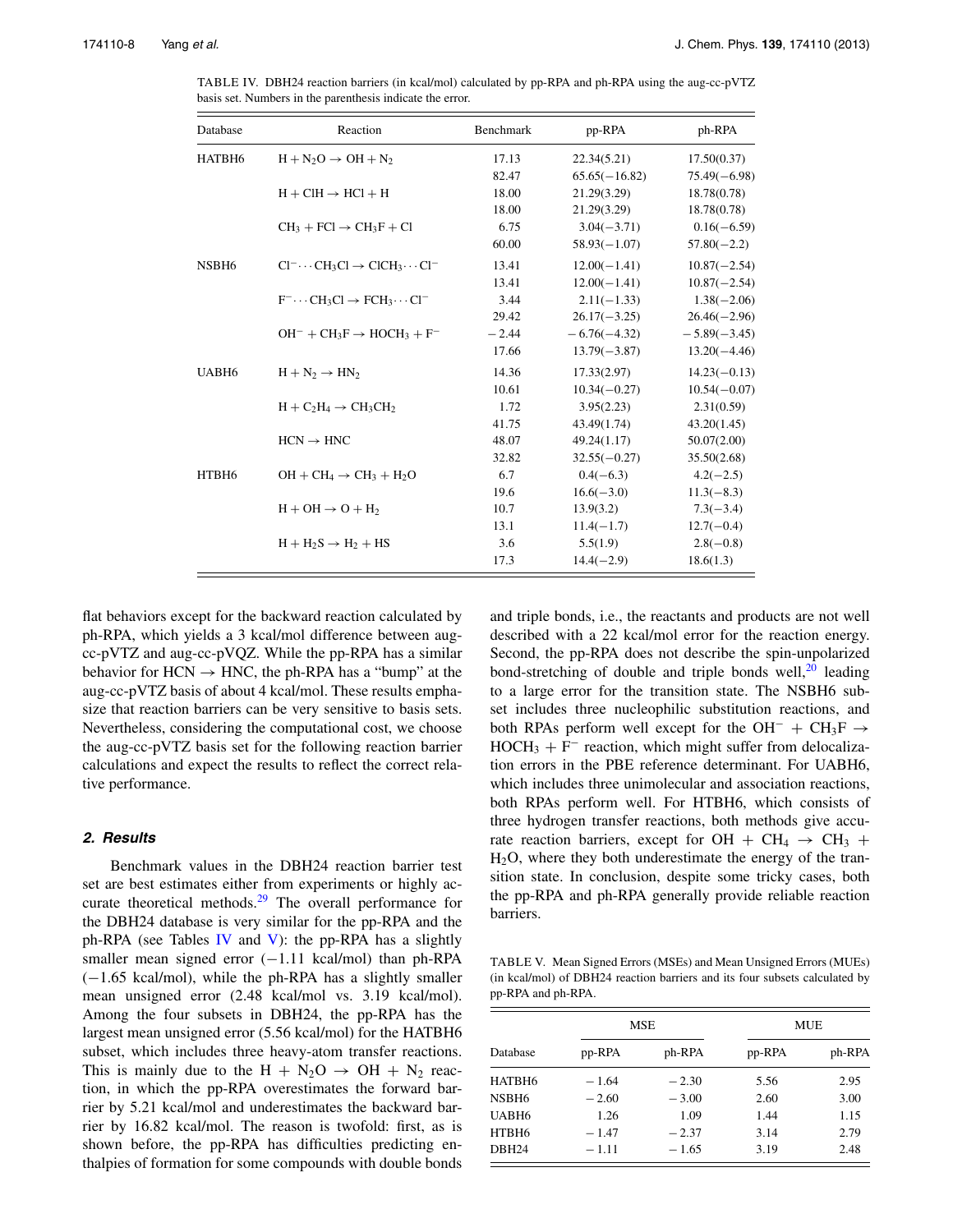<span id="page-9-1"></span>

FIG. 5. Basis set convergence for nonbonded interactions calculated with pp-RPA. Different basis sets give similar interaction energies.

## **C. HB6/04, CT7/04, DI6/04, and WI9/04 nonbonded interaction**

## **1. Basis set convergence test**

To assess the basis set convergence of the pp-RPA, we chose a strong hydrogen bonded system (HF − HF), a chargetransfer complex  $(H_2O - CIF)$ , a dipole-dipole, and a "pure" van der Waals dimer (HCl – HCl and  $CH_4$  – Ne, respectively). Overall, the interaction energies are similar with different basis (aug-cc-pVXZ with  $X = D$ , T, Q), although in some cases the interaction energy does not change monotonically with respect to the basis (see Figure [5\)](#page-9-1). Considering the high computational cost, we adopt the aug-cc-pVDZ basis set and correct for the basis set superposition error (BSSE) according to the Boys-Bernardi counterpoise correction<sup>46</sup> (see the supplementary material $37$  for results without BSSE correction). Table [VI](#page-9-0) confirms that counterpoise corrected aug-cc-pVDZ results overall agree well with the aug-cc-pVQZ results and therefore we expect them to reflect the correct relative performance of the ph- and pp-RPA.

## **2. Results**

Results for nonbonded interactions are shown in Table [VI.](#page-9-0) Both HF reference and PBE reference are investigated for the two RPAs. Overall, with the aug-cc-pVDZ basis, the HF reference gives slightly better results than the PBE reference for both RPAs. As the work of Cencek and Szalewicz<sup>47</sup> nicely demonstrated, this behavior is a direct consequence of the exponential, instead of 1/r decay of the exchangecorrelation potential of semi-local density functionals. Therefore, the weak electron density regions are very poorly described, which in turn is considerably more problematic for functionals that depend on the virtual orbitals than pure density functionals. After BSSE correction, the pp-RPA gives a slightly smaller deviation than the ph-RPA. The two RPAs perform similarly for all four types of interactions, with the pp-RPA using the Hartree-Fock determinant giving the best agreement with the benchmark data. Therefore, it can be concluded that the pp-RPA describes weak interactions equally well as the more popular ph-RPA. This may be due to the exact second-order energy expansion of the ladder diagram,  $20$ which is commonly believed to dominate the van der Waals interaction. The relationship between the two types of RPA in describing the asymptotic van der Waals awaits further investigation.

## **V. CONCLUSIONS**

We have implemented the spin separation and spin adaptation for the pp-RPA, which factors the pp-RPA eigenvalue problem into several smaller ones. This simplification reduces the computational cost, allowing thorough benchmark tests on the G2/97 enthalpies of formation, DBH24 reaction barriers, and four nonbonded interaction databases. Our results demonstrate that the pp-RPA performs significantly better than the ph-RPA for enthalpies of formation: in contrast to the increasing error of the ph-RPA with the number of atoms in a molecule, the pp-RPA has a nearly constant error. For reaction enthalpies, barriers heights and nonbonded interactions, the pp-RPA and ph-RPA perform essentially equally well. These benchmark tests indicate that the pp-RPA is a promising method even for larger systems, although systems with multiple bonds tend to be relatively problematic. This

<span id="page-9-0"></span>TABLE VI. Mean Signed Errors (MSEs) and Mean Unsigned Errors (MUEs) (in kcal/mol) of HB6/04, CT7/04, DI6/04, and WI9/04 nonbonded interaction test sets calculated with pp-RPA and ph-RPA. If not stated otherwise, the aug-cc-pVDZ basis set has been applied and except for aug-cc-pVQZ the basis set superposition error is corrected for.

|          |            |            | ph-RPA     |            | pp-RPA     |            |            |            |                   |            |
|----------|------------|------------|------------|------------|------------|------------|------------|------------|-------------------|------------|
| Database | HF         |            | PBE        |            | HF         |            | PBE        |            | $HF/aug-cc-pVQZa$ |            |
|          | <b>MSE</b> | <b>MUE</b> | <b>MSE</b> | <b>MUE</b> | <b>MSE</b> | <b>MUE</b> | <b>MSE</b> | <b>MUE</b> | <b>MSE</b>        | <b>MUE</b> |
| HB8/04   | 1.14       | 1.14       | 1.82       | 1.82       | $-0.03$    | 0.48       | $-0.63$    | 0.76       | $-0.38$           | 0.42       |
| CT7/04   | 1.70       | 1.70       | 4.15       | 4.15       | 0.26       | 0.26       | $-0.24$    | 1.22       | $-0.10$           | 0.37       |
| DI6/04   | 1.29       | 1.29       | 1.57       | 1.57       | 0.38       | 0.40       | $-0.34$    | 0.37       | $-0.25$           | 0.25       |
| WI9/04   | 0.32       | 0.32       | 0.29       | 0.29       | 0.17       | 0.17       | $-0.04$    | 0.15       | $-0.01$           | 0.04       |
| Total    | 1.05       | 1.05       | 1.86       | .86        | 0.20       | 0.31       | $-0.28$    | 0.60       | $-0.15$           | 0.25       |

<span id="page-9-2"></span>aCalculations were performed with spherical harmonic basis functions. BSSEs were not corrected. Results reported are based on selected systems that are within computational capability. See Tables VII–X in the supplementary material<sup>37</sup> for detailed data.